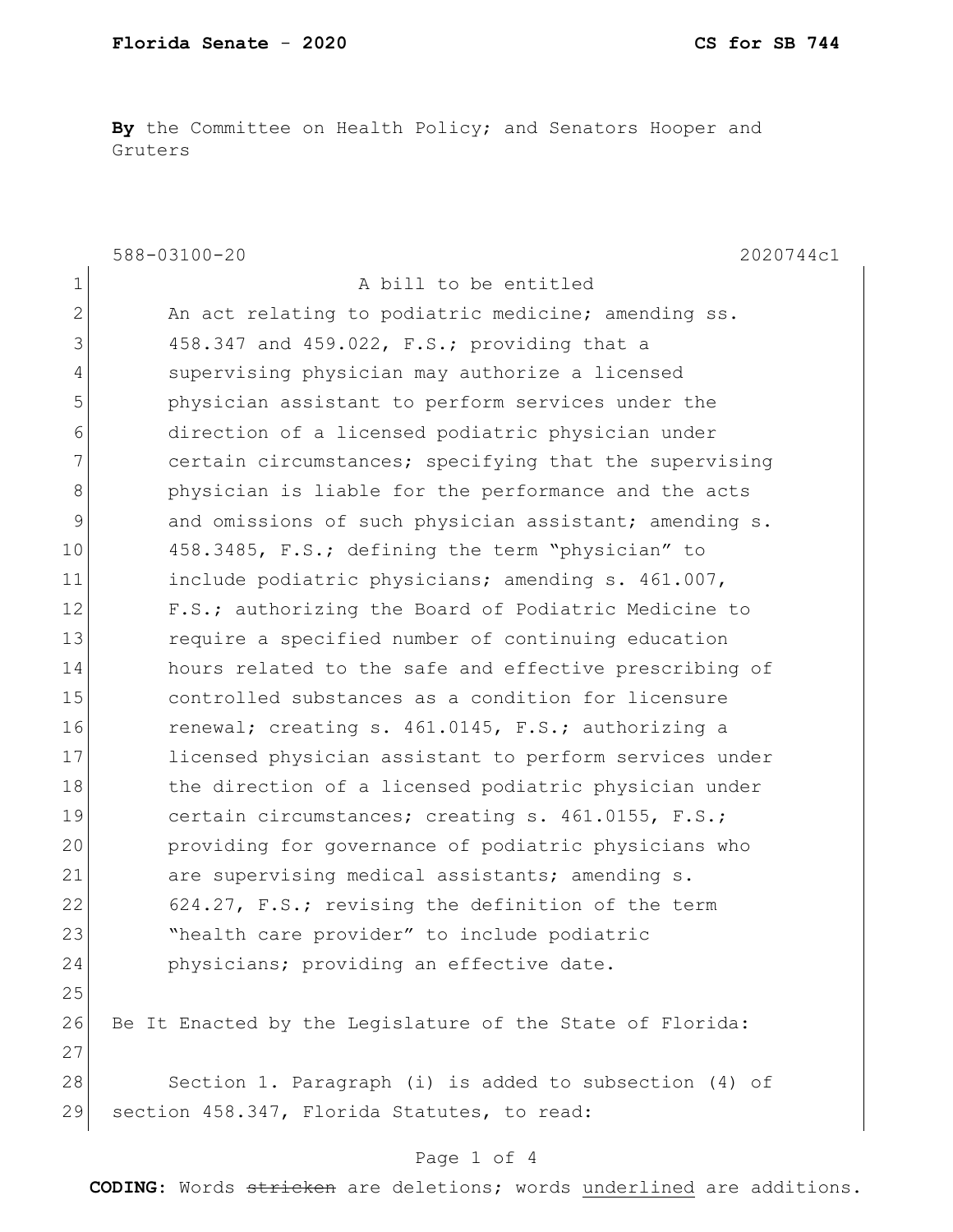588-03100-20 2020744c1 30 458.347 Physician assistants.- (4) PERFORMANCE OF PHYSICIAN ASSISTANTS.— (i) A supervising physician may authorize a licensed physician assistant to perform services under the direction of a podiatric physician licensed under chapter 461 who is a partner, 35 a shareholder, or an employee of the same group practice, as defined in s. 456.053(3), as the supervising physician and the physician assistant. The supervising physician is liable for the performance and the acts and omissions of such physician assistant. Section 2. Subsection (1) of section 458.3485, Florida 41 Statutes, is amended to read: 42 458.3485 Medical assistant. 43 (1) DEFINITIONS <del>DEFINITION</del>.—As used in this section: (a) "Medical assistant" means a professional multiskilled person dedicated to assisting in all aspects of medical practice under the direct supervision and responsibility of a physician. 47 This practitioner assists with patient care management, executes 48 administrative and clinical procedures, and often performs managerial and supervisory functions. Competence in the field also requires that a medical assistant adhere to ethical and 51 legal standards of professional practice, recognize and respond 52 to emergencies, and demonstrate professional characteristics. (b) "Physician" means a person who is licensed as a physician under this chapter or as a podiatric physician under chapter 461. Section 3. Paragraph (h) is added to subsection (4) of 57 section 459.022, Florida Statutes, to read: 459.022 Physician assistants.—

## Page 2 of 4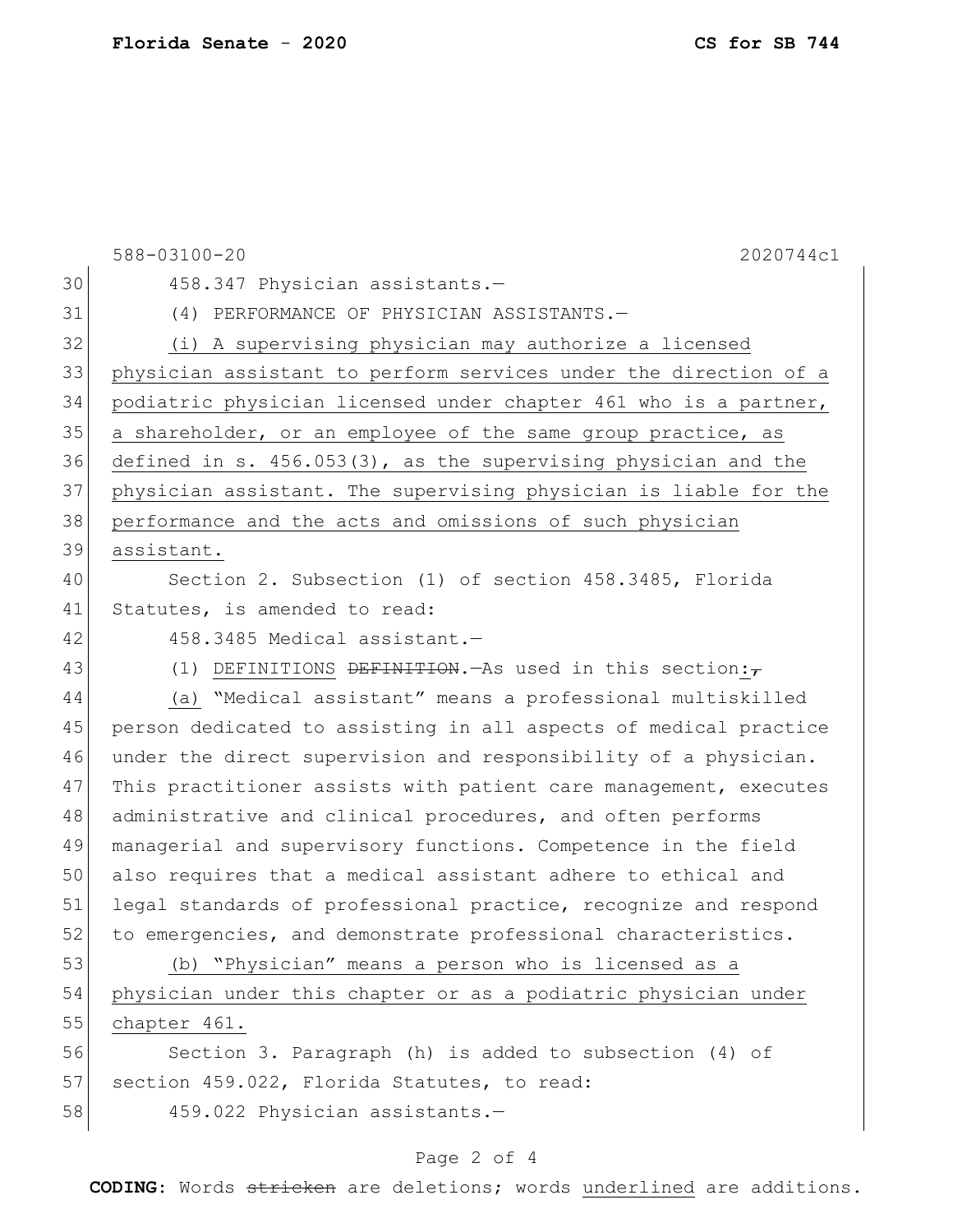|    | 588-03100-20<br>2020744c1                                         |
|----|-------------------------------------------------------------------|
| 59 | (4) PERFORMANCE OF PHYSICIAN ASSISTANTS.-                         |
| 60 | (h) A supervising physician may authorize a licensed              |
| 61 | physician assistant to perform services under the direction of a  |
| 62 | podiatric physician licensed under chapter 461 who is a partner,  |
| 63 | a shareholder, or an employee of the same group practice, as      |
| 64 | defined in s. $456.053(3)$ , as the supervising physician and the |
| 65 | physician assistant. The supervising physician is liable for the  |
| 66 | performance and the acts and omissions of such physician          |
| 67 | assistant.                                                        |
| 68 | Section 4. Subsection (3) of section 461.007, Florida             |
| 69 | Statutes, is amended to read:                                     |
| 70 | 461.007 Renewal of license.-                                      |
| 71 | (3) The board may by rule prescribe continuing education,         |
| 72 | not to exceed 40 hours biennially, as a condition for renewal of  |
| 73 | a license, including at least 2 hours of continuing education     |
| 74 | related to the safe and effective prescribing of controlled       |
| 75 | substances. The criteria for such programs or courses shall be    |
| 76 | approved by the board.                                            |
| 77 | Section 5. Section 461.0145, Florida Statutes, is created         |
| 78 | to read:                                                          |
| 79 | 461.0145 Physician assistants. - A licensed physician             |
| 80 | assistant may perform services under the direction of a licensed  |
| 81 | podiatric physician in accordance with ss. 458.347(4) and         |
| 82 | $459.022(4)$ .                                                    |
| 83 | Section 6. Section 461.0155, Florida Statutes, is created         |
| 84 | to read:                                                          |
| 85 | 461.0155 Medical assistants. - A podiatric physician who is       |
| 86 | supervising a medical assistant is governed by s. 458.3485.       |
| 87 | Section 7. Paragraph (b) of subsection (1) of section             |

## Page 3 of 4